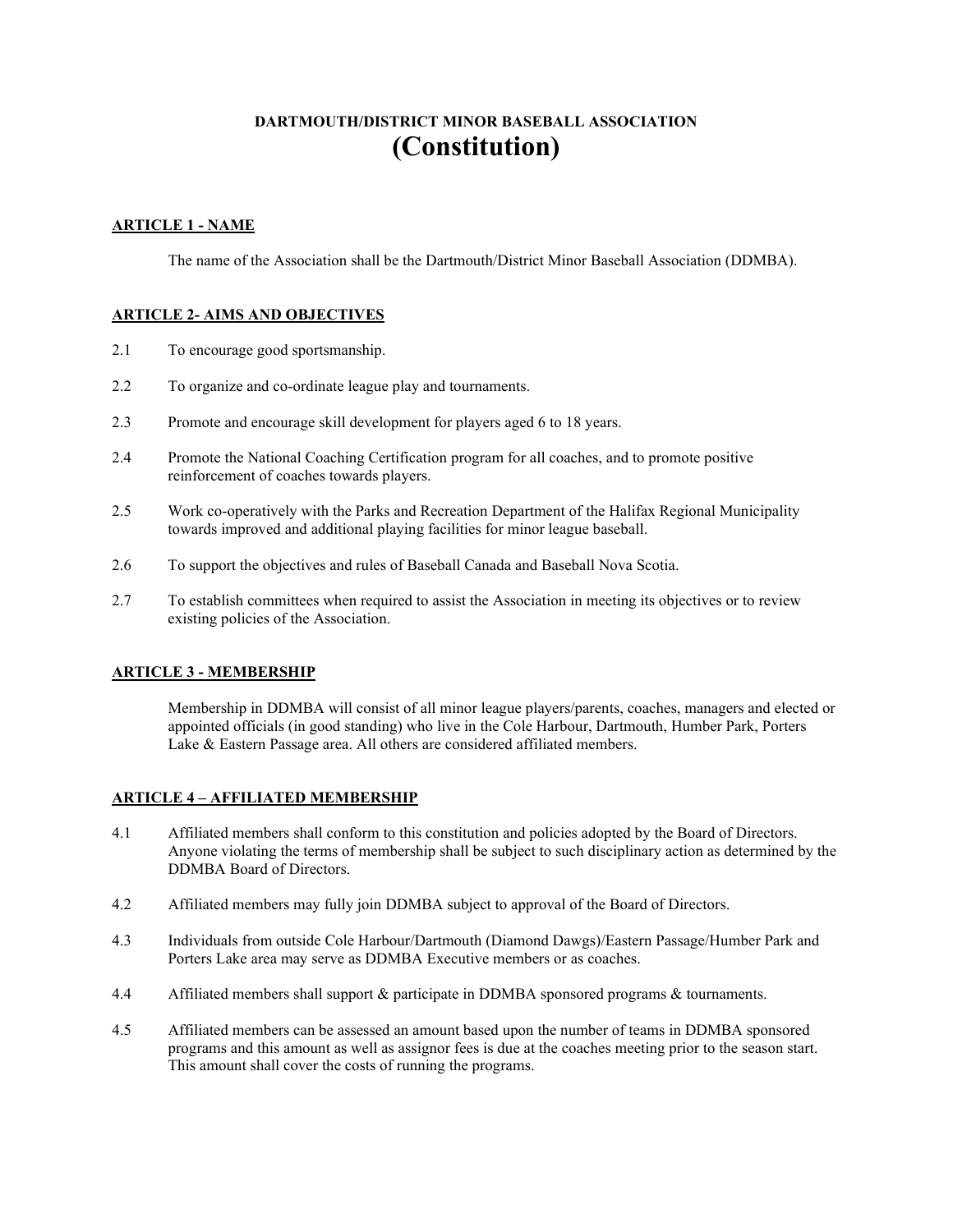- 4.6 Affiliated members shall provide a list of players and their guardians with phone numbers to the DDMBA executive. Only the guardians will be contacted not players by this executive if contact is necessary.
- 4.7 Outside teams are welcome to play in DDMBA tournament provided they have board approval.

# **ARTICLE 5 – THE EXECUTIVE**

- 5.1 The executive shall conduct the day-to-day affairs of DDMBA & report to the Board of Directors.
- 5.2 The executive shall consist of President, Vice President, Secretary, Registrar, Treasurer, Competitive Coordinator, Recreation Coordinator & 3 House Program coordinators. All to be elected at the Annual General Meeting (AGM) & serve a 1 year term. Each member of the Executive shall have one (1) vote in all matters requiring voting.
- 5.3 Meetings of the executive shall be held as often as required to deal with the business of the Association.
- 5.4 The President or Vice President is permitted to authorize non-budgetary expenses up to \$200.00 if such expense is for warranted to be able to perform DDMBA duties. This expense will be reviewed at the next available DDMBA Board meeting.

# **ARTICLE 6 - BOARD OF DIRECTORS**

- 6.1 The Board of Directors is to ensure the executive follow the DDMBA constitution & assist in its operational procedures.
- 6.2 The Board of Directors shall consist of the current DDMBA Presidents or their appointed member. Each Director shall serve for one year & will be elected an Annual General Meeting (AGM). Each Board of Director member shall have one (1) vote in all matters requiring voting.
- 6.3 The Board of Directors shall be responsible for organizing the AGM in the fall. At least 30 days notice shall be given in advance of the AGM.
- 6.4 Special meetings of the Board may be called by the President or at the request of 4 members of the Board of Directors. At least seven days notice must be given to each member of the Board.
- 6.5 A quorum for any special board meeting shall be 4 members.
- 6.6 The Board shall have the power to appoint as a member of the Board or Executive a person to hold office during the unexpired term of any member of the Board/Executive who has resigned or whose position has otherwise become vacant during the term of office.

#### **ARTICLE 8 - PRESIDENT**

- 7.1 The President shall be the chief officer and spokesperson for the Association with regards to BNS and Baseball Canada as well as the Media for DDMBA purposes.
- 7.2 The President shall chair all meetings (including Board meetings) of the Association and can be a signing officer.
- 7.3 The President shall be a member of all committees if he/she so wishes. All committees will report to the president.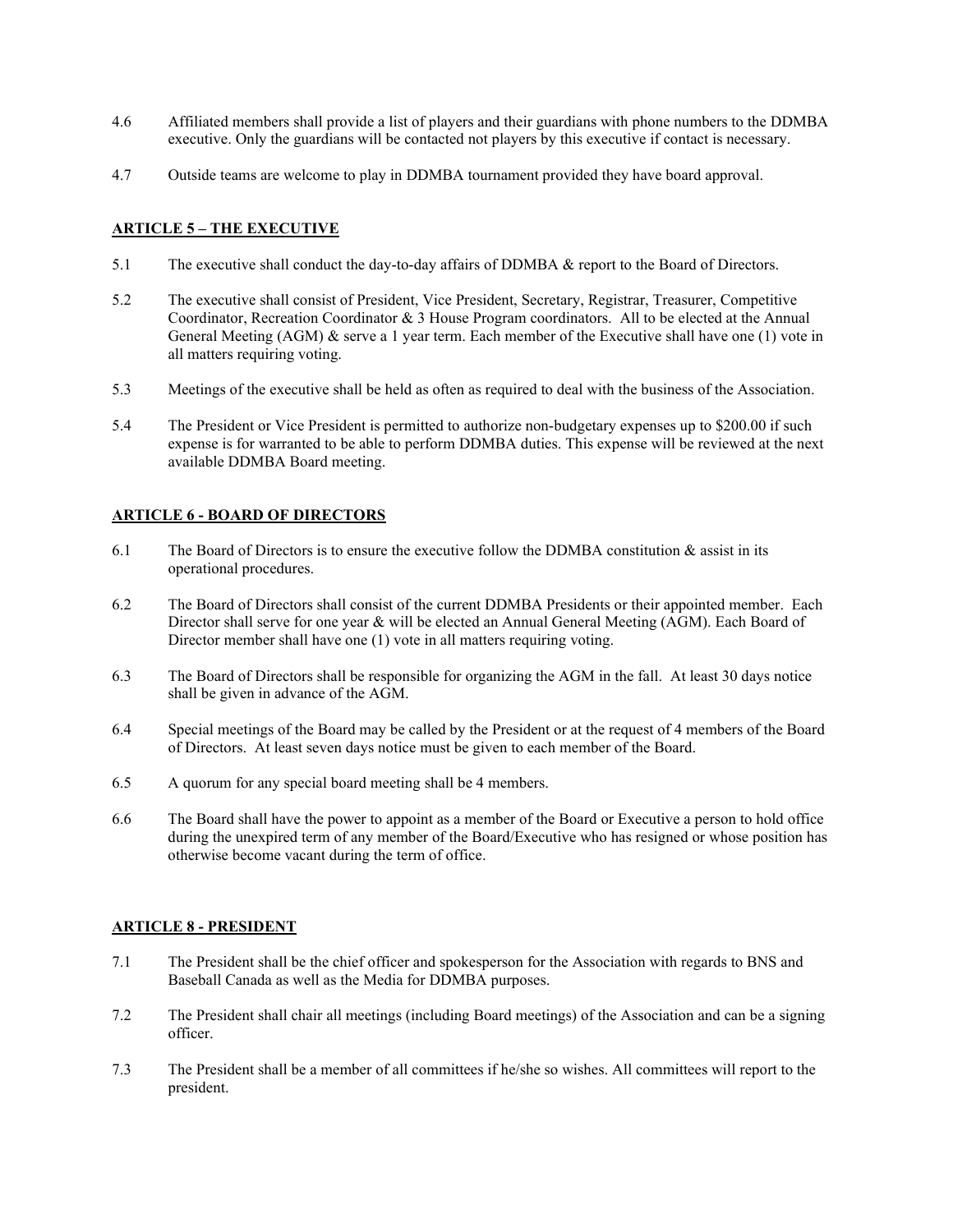- 7.4 The President shall have the power to make appointments as required.
- 7.5 The President shall be the tie-breaker in all voting matters.

# **ARTICLE 8 - VICE PRESIDENT**

- 8.1 The Vice President (VP) shall assume the duties of President in the absence of the President.
- 8.2 The VP can be a signing authority for the DDMBA accounts.

# **ARTICLE 9 – SECRETARY/REGISTRAR**

- 9.1 The Secretary shall keep true and accurate account of all executive meetings of the Association, as he/she will try to have an agenda sent out prior to any meeting. All minutes must be approved by the executive prior to being made public.
- 9.2 The Secretary shall also act as the DDMBA registrar or appoint someone to assist if needed.
- 9.3 The Secretary shall be responsible for the DDMBA web site and may appoint someone to assist if needed.

# **ARTICLE 10 - TREASURER**

- 10.1 The Treasurer shall keep true and accurate account of all monies for the Association.
- 10.2 The Treasurer shall provide a financial report at each executive meeting & final report at the AGM.
- 10.3 The Treasurer shall be a signing officer.
- 10.4 The Treasurer along with the President will meet with the coordinators to approve their budget for the season. All budgets are to be presented to the board for approval at the first of the season.

# **ARTICLE 11 – PROGRAM COORDINATORS**

- 11.1 Recreational Coordinators shall be responsible for organizing schedules and providing this information to the Secretary prior to the season starting.
- 11.2 Coordinators cannot be a signing authority for the DDMBA accounts.
- 11.3 Coordinators shall be responsible for organizing spring training camps, playing rules & end-of-year tournaments. All must be approved by the board.
- 11.4 The Competitive Coordinator shall be responsible for the distribution to and receipt of equipment for ball programs. He/She shall always strive to seek out the best value for DDMBA for the purchase of uniforms and equipment. All purchases over \$100 must be approved by the executive.
- 11.5 The Competitive Coordinator must keep an accurate account of Uniforms/equipment & provide the Board with an inventory at the end of the year.
- 11.6 The Competitive Coordinator is responsible for the winter storage of all equipment & uniforms.
- 11.7 All Coordinators shall be responsible for promoting better baseball in Dartmouth with regards to Fun Days & Benefit tournaments.